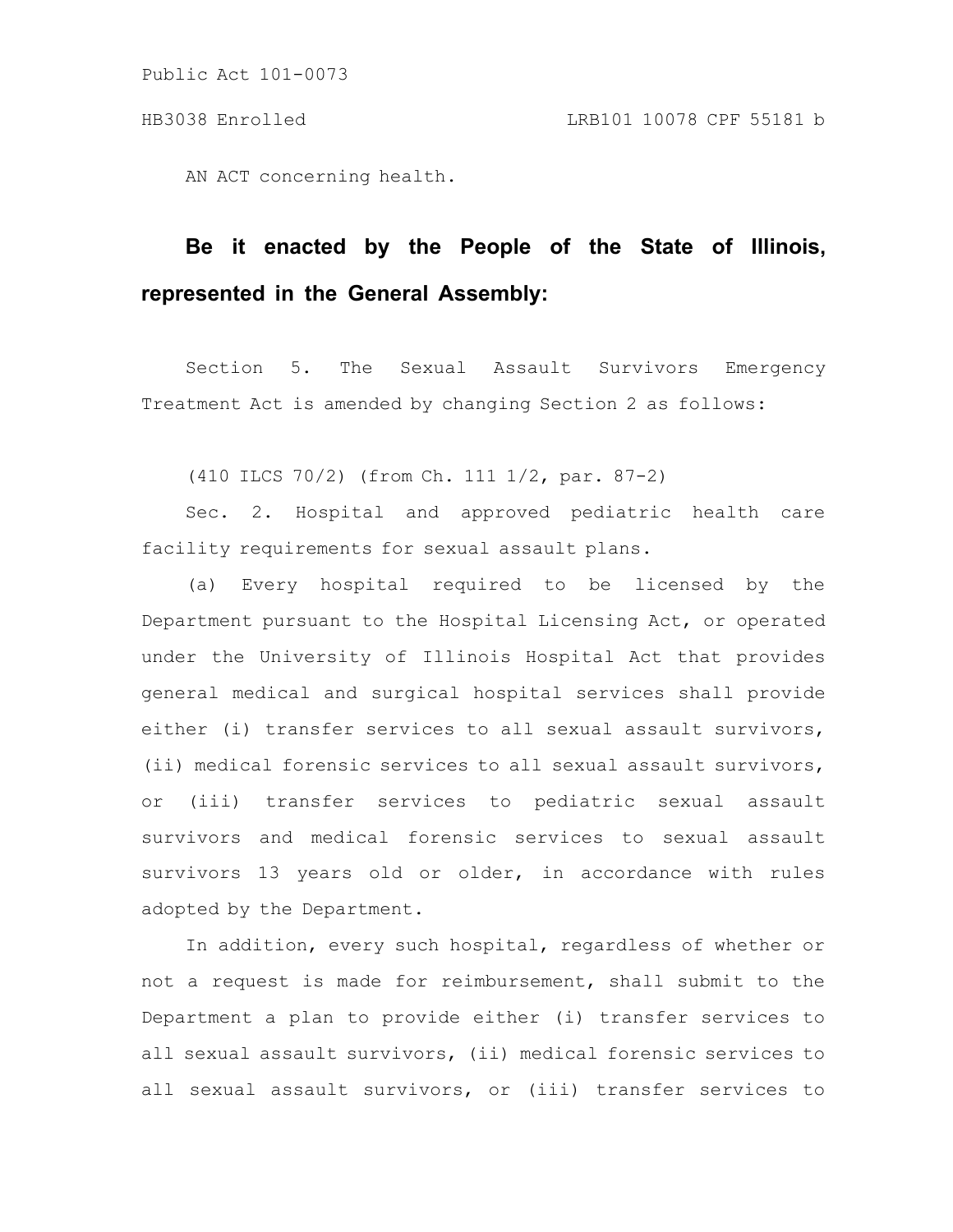pediatric sexual assault survivors and medical forensic services to sexual assault survivors 13 years old or older. The Department shall approve such plan for either (i) transfer services to all sexual assault survivors, (ii) medical forensic services to all sexual assault survivors, or (iii) transfer services to pediatric sexual assault survivors and medical forensic services to sexual assault survivors 13 years old or older, if it finds that the implementation of the proposed plan would provide (i) transfer services or (ii) medical forensic services for sexual assault survivors in accordance with the requirements of this Act and provide sufficient protections from the risk of pregnancy to sexual assault survivors. Notwithstanding anything to the contrary in this paragraph, the Department may approve a sexual assault transfer plan for the provision of medical forensic services until January 1, 2022 if:

(1) a treatment hospital with approved pediatric transfer has agreed, as part of an areawide treatment plan, to accept sexual assault survivors 13 years of age or older from the proposed transfer hospital, if the treatment hospital with approved pediatric transfer is geographically closer to the transfer hospital than a treatment hospital or another treatment hospital with approved pediatric transfer and such transfer is not unduly burdensome on the sexual assault survivor; and

(2) a treatment hospital has agreed, as a part of an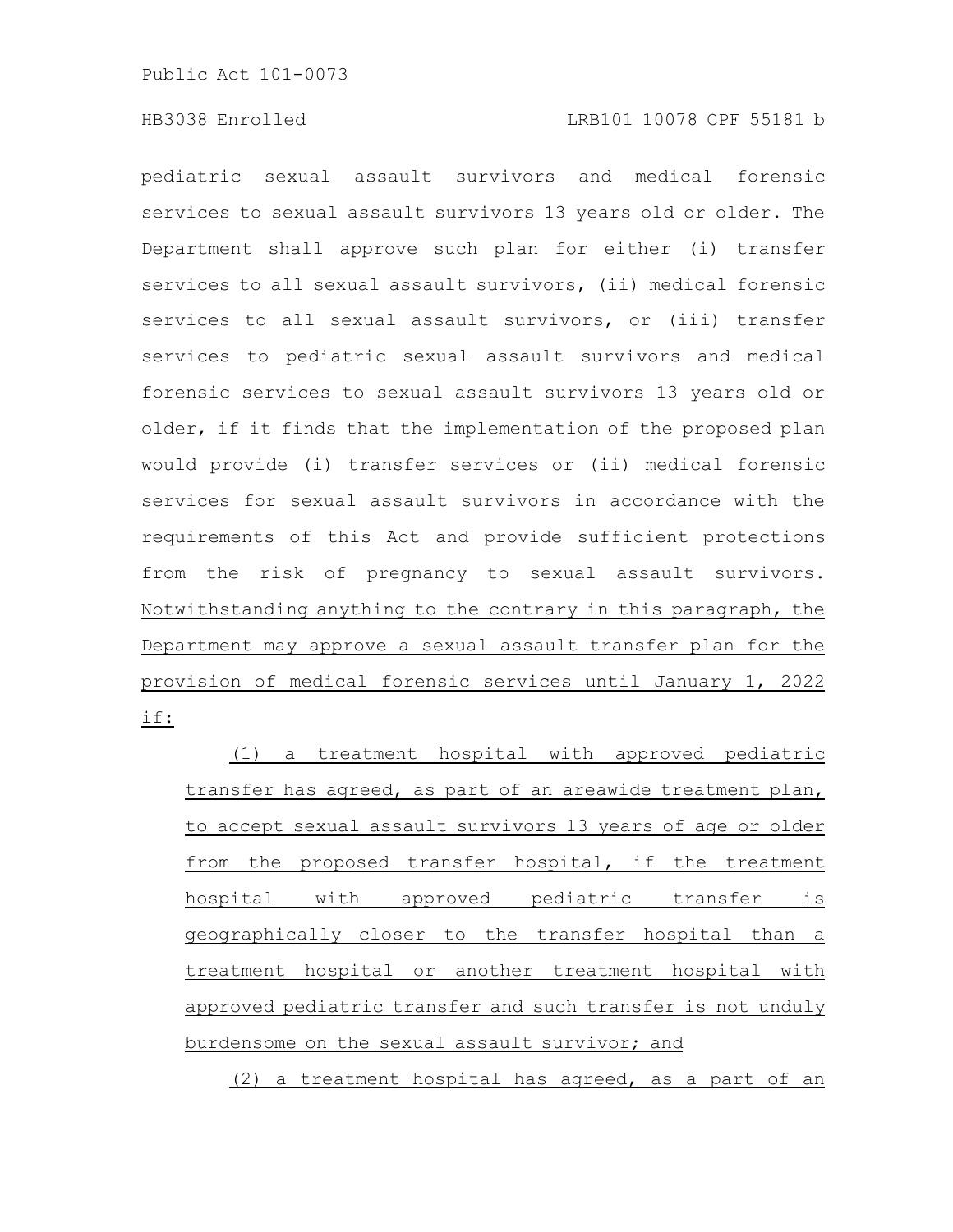areawide treatment plan, to accept sexual assault survivors under 13 years of age from the proposed transfer hospital and transfer to the treatment hospital would not unduly burden the sexual assault survivor.

The Department may not approve a sexual assault transfer plan unless a treatment hospital has agreed, as a part of an areawide treatment plan, to accept sexual assault survivors from the proposed transfer hospital and a transfer to the treatment hospital would not unduly burden the sexual assault survivor.

In counties with a population of less than 1,000,000, the Department may not approve a sexual assault transfer plan for a hospital located within a 20-mile radius of a 4-year public university, not including community colleges, unless there is a treatment hospital with a sexual assault treatment plan approved by the Department within a 20-mile radius of the 4-year public university.

A transfer must be in accordance with federal and State laws and local ordinances.

A treatment hospital with approved pediatric transfer must submit an areawide treatment plan under Section 3 of this Act that includes a written agreement with a treatment hospital stating that the treatment hospital will provide medical forensic services to pediatric sexual assault survivors transferred from the treatment hospital with approved pediatric transfer. The areawide treatment plan may also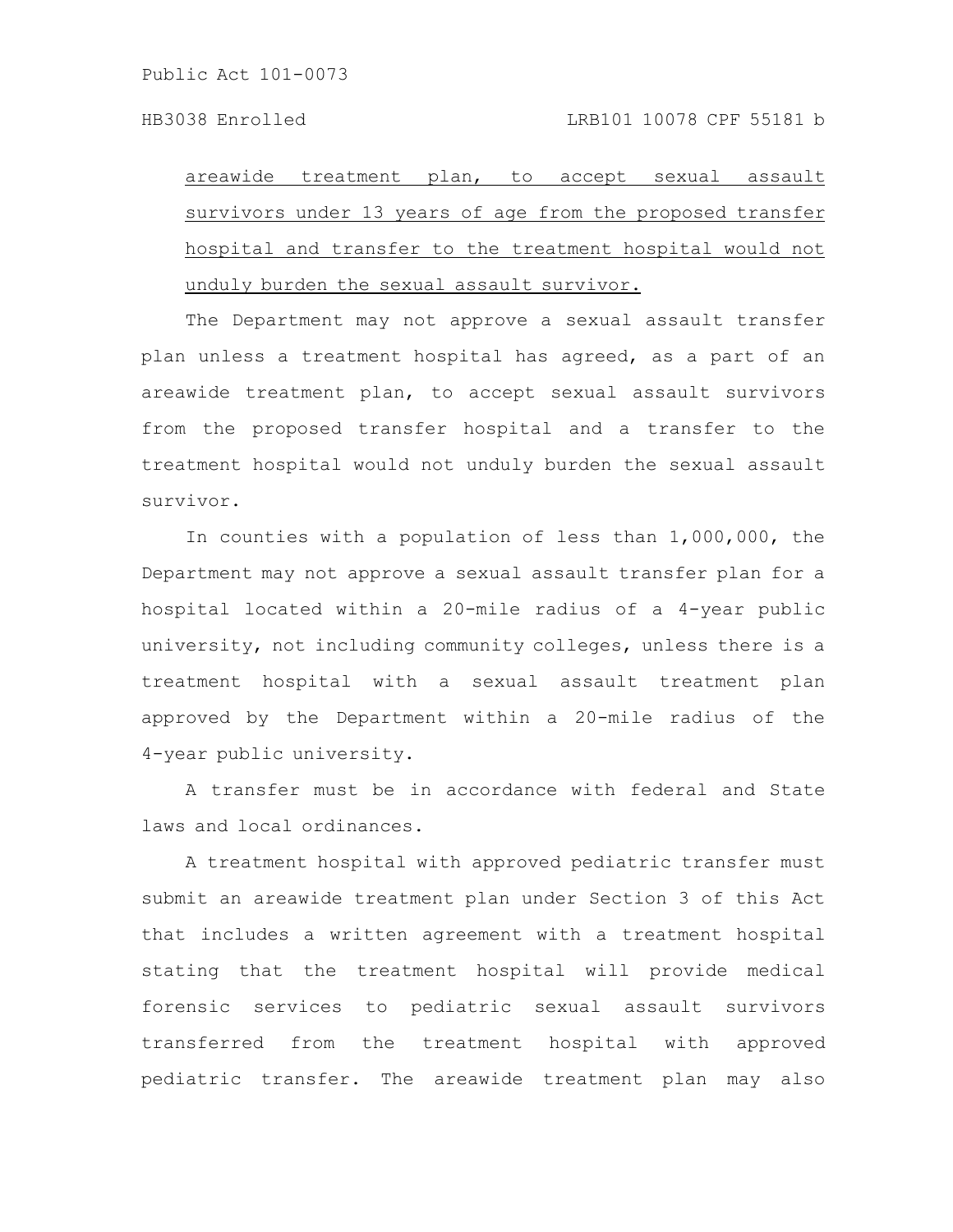include an approved pediatric health care facility.

A transfer hospital must submit an areawide treatment plan under Section 3 of this Act that includes a written agreement with a treatment hospital stating that the treatment hospital will provide medical forensic services to all sexual assault survivors transferred from the transfer hospital. The areawide treatment plan may also include an approved pediatric health care facility. Notwithstanding anything to the contrary in this paragraph, until January 1, 2022, the areawide treatment plan may include a written agreement with a treatment hospital with approved pediatric transfer that is geographically closer than other hospitals providing medical forensic services to sexual assault survivors 13 years of age or older stating that the treatment hospital with approved pediatric transfer will provide medical services to sexual assault survivors 13 years of age or older who are transferred from the transfer hospital. If the areawide treatment plan includes a written agreement with a treatment hospital with approved pediatric transfer, it must also include a written agreement with a treatment hospital stating that the treatment hospital will provide medical forensic services to sexual assault survivors under 13 years of age who are transferred from the transfer hospital.

Beginning January 1, 2019, each treatment hospital and treatment hospital with approved pediatric transfer shall ensure that emergency department attending physicians, physician assistants, advanced practice registered nurses, and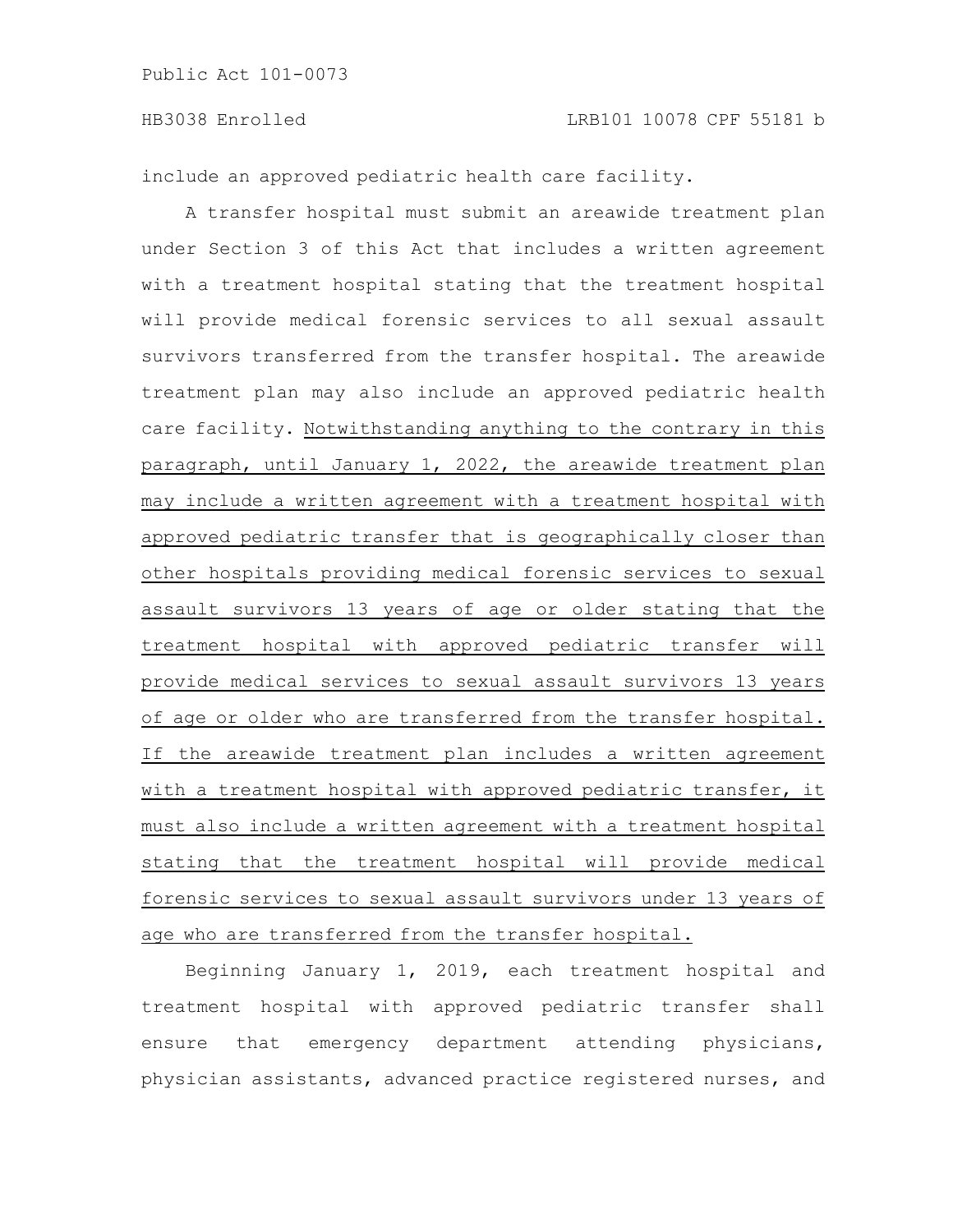Public Act 101-0073

# HB3038 Enrolled LRB101 10078 CPF 55181 b

registered professional nurses providing clinical services, who do not meet the definition of a qualified medical provider in Section 1a of this Act, receive a minimum of 2 hours of sexual assault training by July 1, 2020 or until the treatment hospital or treatment hospital with approved pediatric transfer certifies to the Department, in a form and manner prescribed by the Department, that it employs or contracts with a qualified medical provider in accordance with subsection (a-7) of Section 5, whichever occurs first.

After July 1, 2020 or once a treatment hospital or a treatment hospital with approved pediatric transfer certifies compliance with subsection (a-7) of Section 5, whichever occurs first, each treatment hospital and treatment hospital with approved pediatric transfer shall ensure that emergency department attending physicians, physician assistants, advanced practice registered nurses, and registered professional nurses providing clinical services, who do not meet the definition of a qualified medical provider in Section 1a of this Act, receive a minimum of 2 hours of continuing education on responding to sexual assault survivors every 2 years. Protocols for training shall be included in the hospital's sexual assault treatment plan.

Sexual assault training provided under this subsection may be provided in person or online and shall include, but not be limited to:

(1) information provided on the provision of medical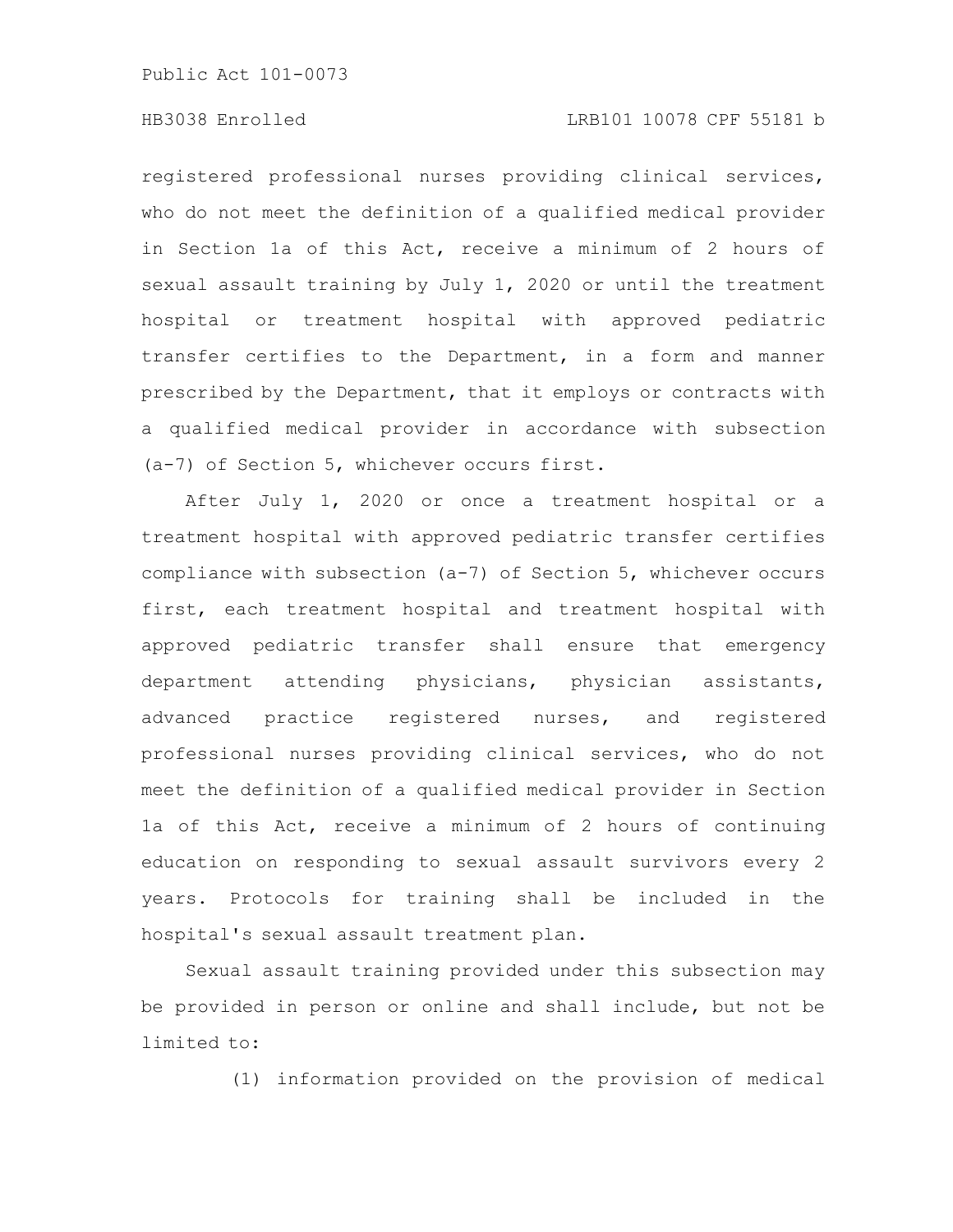#### HB3038 Enrolled LRB101 10078 CPF 55181 b

forensic services;

(2) information on the use of the Illinois Sexual Assault Evidence Collection Kit;

(3) information on sexual assault epidemiology, neurobiology of trauma, drug-facilitated sexual assault, child sexual abuse, and Illinois sexual assault-related laws; and

(4) information on the hospital's sexual assault-related policies and procedures.

The online training made available by the Office of the Attorney General under subsection (b) of Section 10 may be used to comply with this subsection.

(b) An approved pediatric health care facility may provide medical forensic services, in accordance with rules adopted by the Department, to all pediatric sexual assault survivors who present for medical forensic services in relation to injuries or trauma resulting from a sexual assault. These services shall be provided by a qualified medical provider.

A pediatric health care facility must participate in or submit an areawide treatment plan under Section 3 of this Act that includes a treatment hospital. If a pediatric health care facility does not provide certain medical or surgical services that are provided by hospitals, the areawide sexual assault treatment plan must include a procedure for ensuring a sexual assault survivor in need of such medical or surgical services receives the services at the treatment hospital. The areawide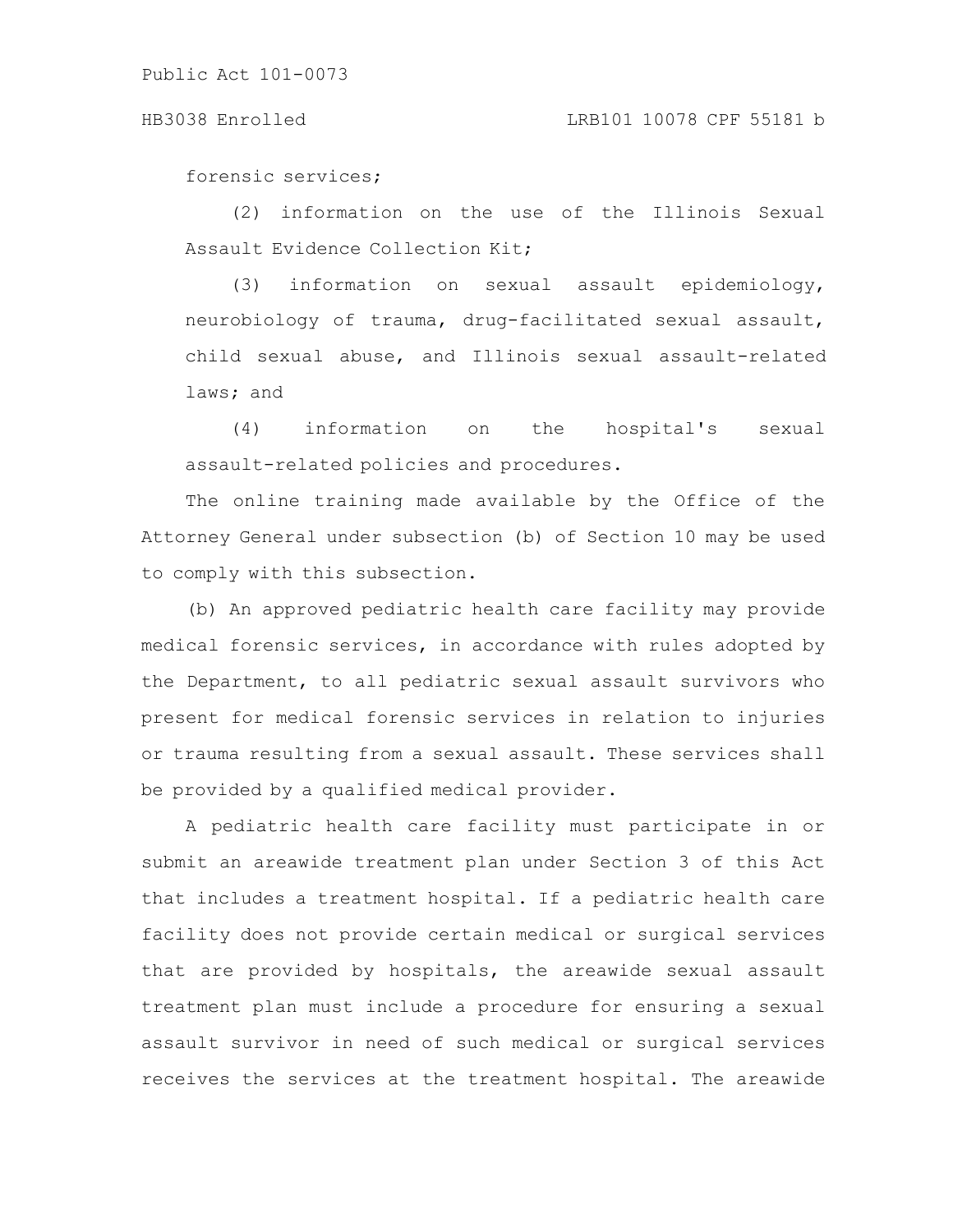# HB3038 Enrolled LRB101 10078 CPF 55181 b

treatment plan may also include a treatment hospital with approved pediatric transfer.

The Department shall review a proposed sexual assault treatment plan submitted by a pediatric health care facility within 60 days after receipt of the plan. If the Department finds that the proposed plan meets the minimum requirements set forth in Section 5 of this Act and that implementation of the proposed plan would provide medical forensic services for pediatric sexual assault survivors, then the Department shall approve the plan. If the Department does not approve a plan, then the Department shall notify the pediatric health care facility that the proposed plan has not been approved. The pediatric health care facility shall have 30 days to submit a revised plan. The Department shall review the revised plan within 30 days after receipt of the plan and notify the pediatric health care facility whether the revised plan is approved or rejected. A pediatric health care facility may not provide medical forensic services to pediatric sexual assault survivors who present with a complaint of sexual assault within a minimum of the last 7 days or who have disclosed past sexual assault by a specific individual and were in the care of that individual within a minimum of the last 7 days until the Department has approved a treatment plan.

If an approved pediatric health care facility is not open 24 hours a day, 7 days a week, it shall post signage at each public entrance to its facility that: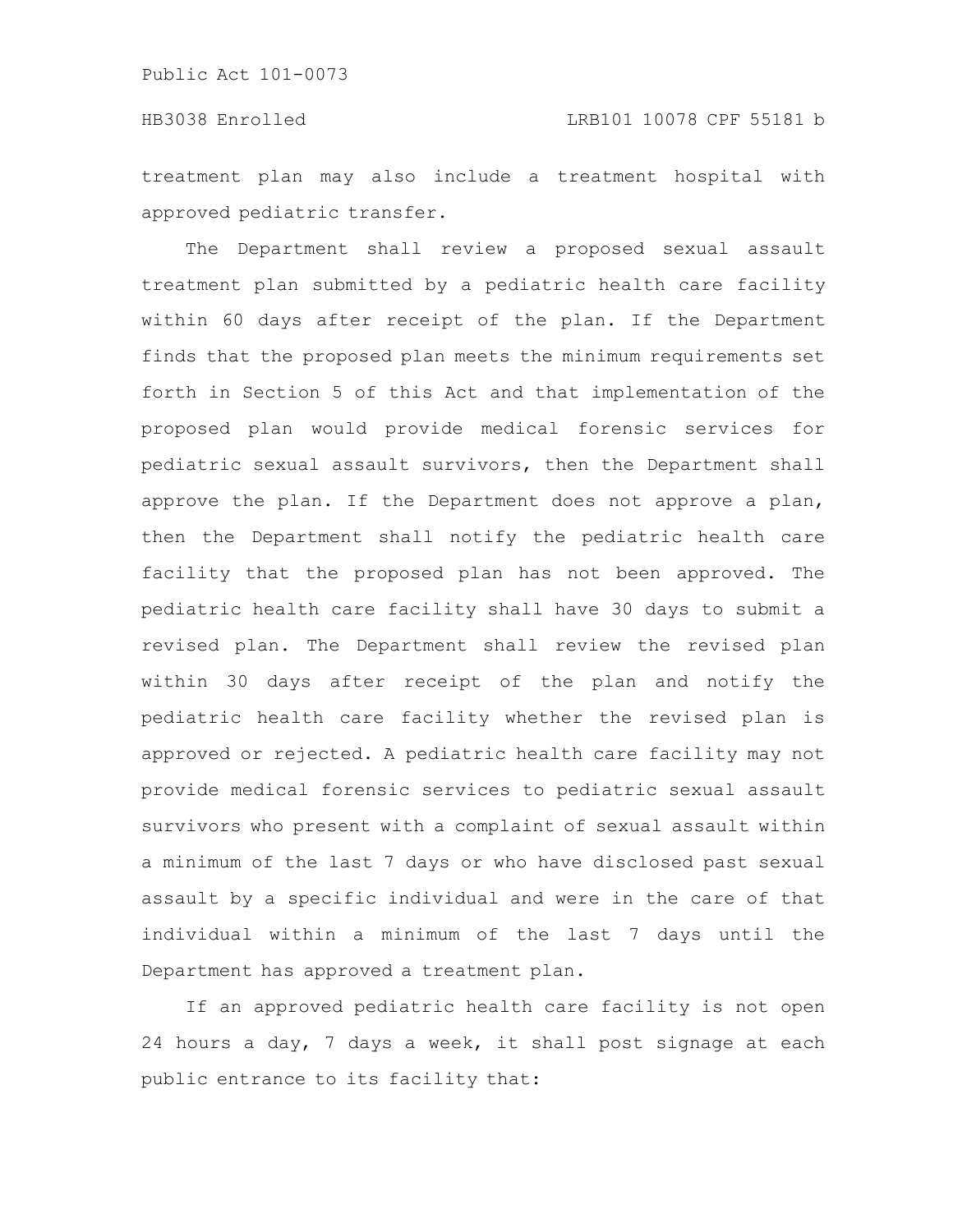### HB3038 Enrolled LRB101 10078 CPF 55181 b

(1) is at least 14 inches by 14 inches in size;

(2) directs those seeking services as follows: "If closed, call 911 for services or go to the closest hospital emergency department, (insert name) located at (insert address).";

(3) lists the approved pediatric health care facility's hours of operation;

(4) lists the street address of the building;

(5) has a black background with white bold capital lettering in a clear and easy to read font that is at least 72-point type, and with "call 911" in at least 125-point type;

(6) is posted clearly and conspicuously on or adjacent to the door at each entrance and, if building materials allow, is posted internally for viewing through glass; if posted externally, the sign shall be made of weather-resistant and theft-resistant materials, non-removable, and adhered permanently to the building; and

(7) has lighting that is part of the sign itself or is lit with a dedicated light that fully illuminates the sign.

A copy of the proposed sign must be submitted to the Department and approved as part of the approved pediatric health care facility's sexual assault treatment plan.

(c) Each treatment hospital, treatment hospital with approved pediatric transfer, and approved pediatric health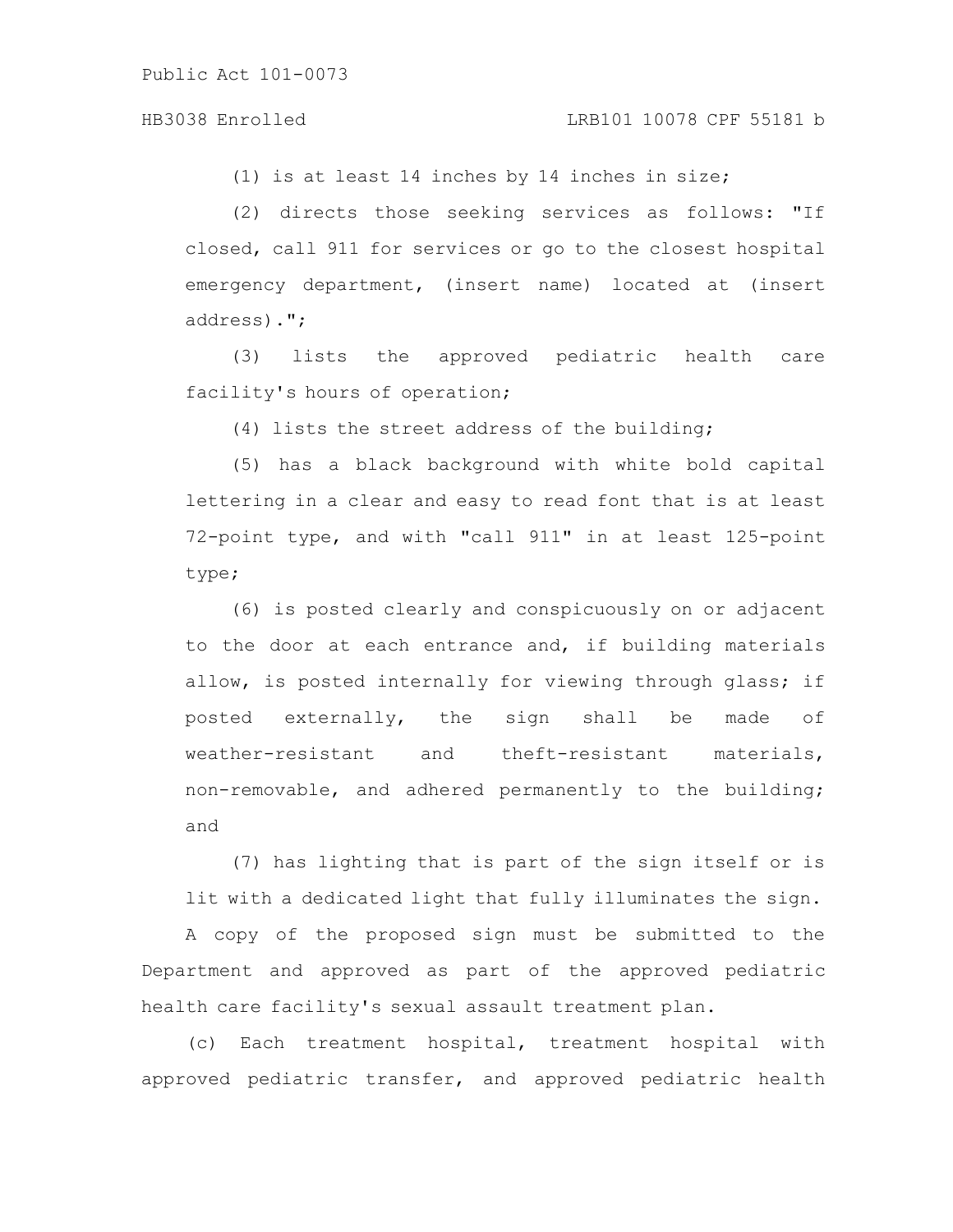Public Act 101-0073

# HB3038 Enrolled LRB101 10078 CPF 55181 b

care facility must enter into a memorandum of understanding with a rape crisis center for medical advocacy services, if these services are available to the treatment hospital, treatment hospital with approved pediatric transfer, or approved pediatric health care facility. With the consent of the sexual assault survivor, a rape crisis counselor shall remain in the exam room during the collection for forensic evidence.

(d) Every treatment hospital, treatment hospital with approved pediatric transfer, and approved pediatric health care facility's sexual assault treatment plan shall include procedures for complying with mandatory reporting requirements pursuant to (1) the Abused and Neglected Child Reporting Act; (2) the Abused and Neglected Long Term Care Facility Residents Reporting Act; (3) the Adult Protective Services Act; and (iv) the Criminal Identification Act.

(e) Each treatment hospital, treatment hospital with approved pediatric transfer, and approved pediatric health care facility shall submit to the Department every 6 months, in a manner prescribed by the Department, the following information:

(1) The total number of patients who presented with a complaint of sexual assault.

(2) The total number of Illinois Sexual Assault Evidence Collection Kits:

(A) offered to (i) all sexual assault survivors and